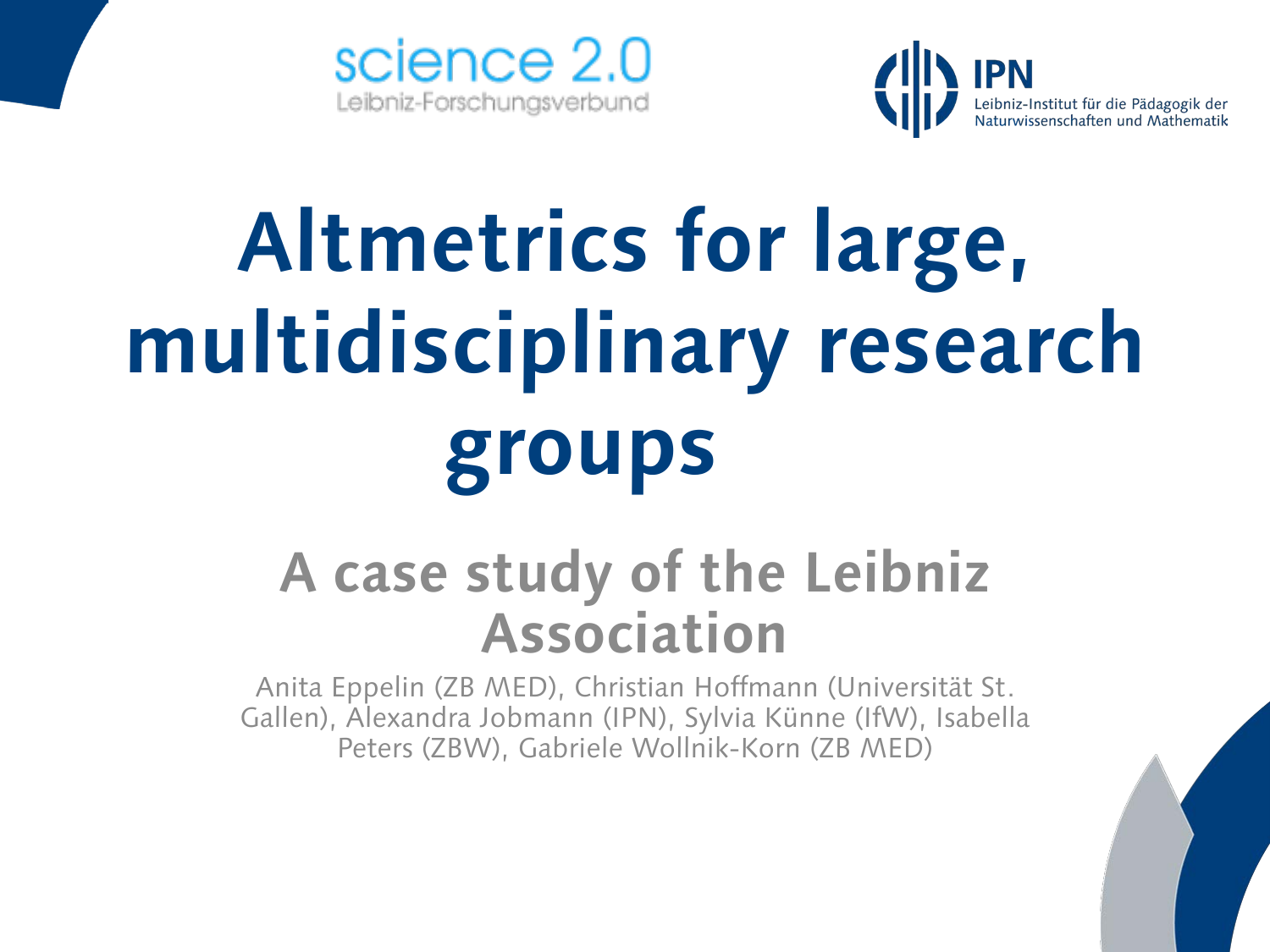



- 1) Where and to what extent are the publications of the institutions of the Leibniz Association covered on social media platforms?
- 2) What impact do publications of the members of the Leibniz Association have on users (i.e., altmetrics)?
- Used Webometric Analyst for the collection of missing DOIs



• Used ImpactStory for the collection of DOI-based altmetrics data



(e.g., Twitter mentions, Mendeley readers)

Anita Eppelin (ZB MED), Christian Hoffmann (Universität St. Gallen), Alexandra Jobmann (IPN), Sylvia Künne (IfW), Isabella Peters (ZBW), Gabriele Wollnik-Korn (ZB MED)